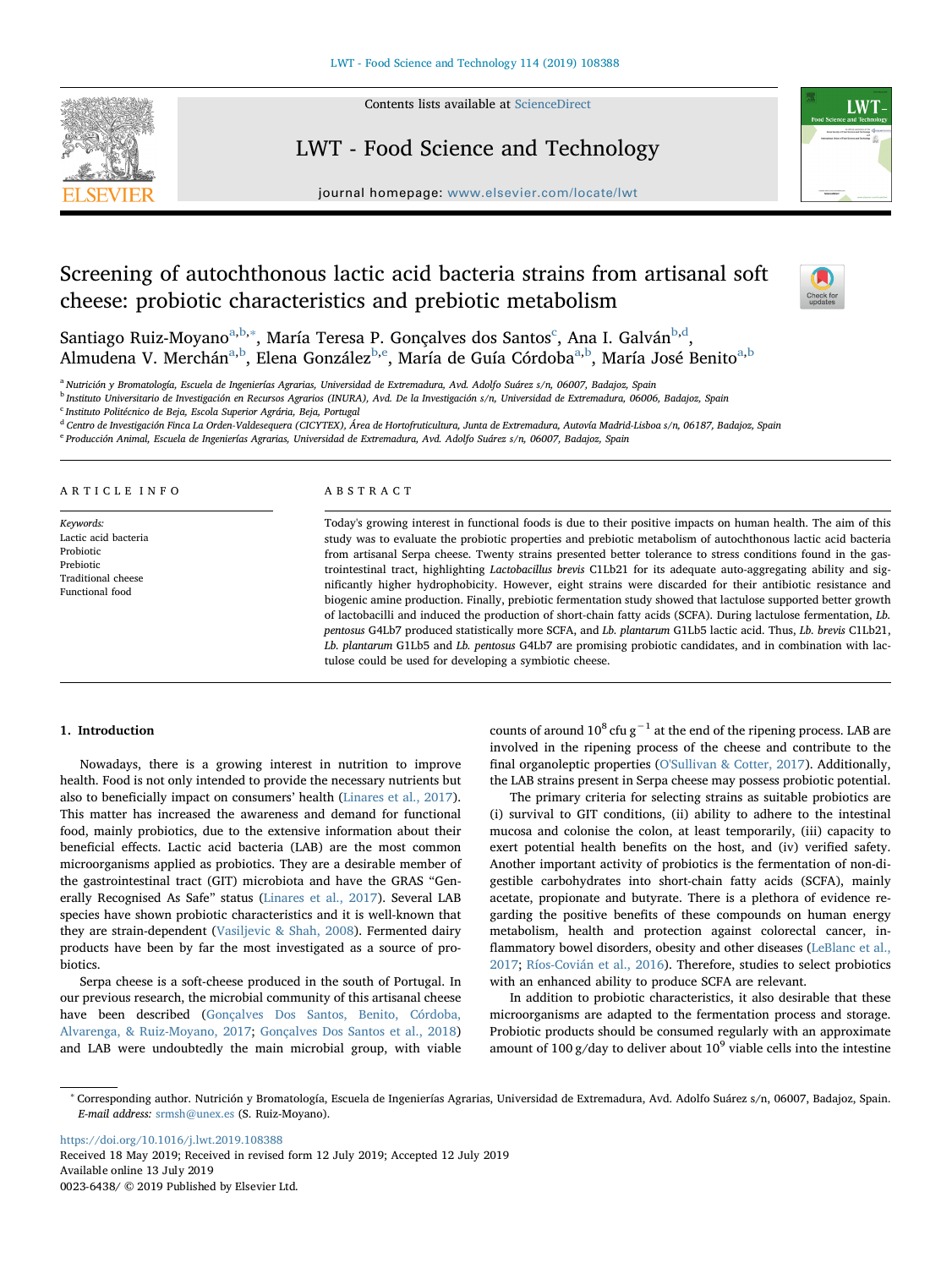#### <span id="page-1-0"></span>Table 1

Selected LAB isolates from Serpa cheese to study probiotic characteristics.

| Selected LAB from Serpa cheese (Goncalves et al., 2017) |                      |                                |  |  |  |  |
|---------------------------------------------------------|----------------------|--------------------------------|--|--|--|--|
| Species                                                 | $N^{\circ}$ isolates | Code of acid-tolerant strains  |  |  |  |  |
| Lactobacillus casei/paracasei                           | 34                   | V1LB8, A2Lb1                   |  |  |  |  |
| Lactobacillus plantarum                                 | 16                   | C1Lc12, G4Lb1, G2Lb12, B1Lb12, |  |  |  |  |
|                                                         |                      | G1Lb5, G2Lb9                   |  |  |  |  |
| Lactobacillus brevis                                    | 12                   | V1Lb10, B1Lb3, C1Lb21, B2Lb5   |  |  |  |  |
| Lactobacillus curvatus                                  | 4                    |                                |  |  |  |  |
| Lactobacillus crustorum                                 | 4                    | A3Lb18, V1Lb9                  |  |  |  |  |
| Lactobacillus coryniformi                               | $\overline{2}$       |                                |  |  |  |  |
| Lactobacillus pentosus                                  | $\mathfrak{D}$       | G4I.b7                         |  |  |  |  |
| Leuconostoc mesenteroides                               | 12                   |                                |  |  |  |  |
| Lactococcus lactis                                      | $\mathfrak{D}$       |                                |  |  |  |  |
| Enterococcus faecium                                    | 14                   | V2Lb3, A1Lb9, G1Et4            |  |  |  |  |
| Enterococcus hirae                                      | 12                   | G3Et3                          |  |  |  |  |
| Enterococcus durans                                     | 2                    | G1Et3                          |  |  |  |  |

in order to positively influence consumer health ([Tripathi & Giri, 2014](#page-6-7)). Cheese is an excellent food matrix to transport probiotic, due to its specific physical and chemical characteristics, such as pH between 5 and 6, high fat content and nutrient availability, and low oxygen content. Since these conditions favour their survival through gastrointestinal transit, the application of probiotics has been optimised in different types of cheeses ([Albenzio et al., 2013](#page-6-8); [Minervini et al., 2012](#page-6-9)). Therefore, this study aimed to evaluate probiotic properties and prebiotic metabolism of autochthonous LAB isolated from artisanal Serpa cheese, for potential application during its manufacturing process.

## 2. Material and methods

## 2.1. Bacterial isolates

A total of 116 LAB belonging to the Lactobacillus, Lactococcus, Leuconostoc and Enterococcus genera, isolated from Serpa cheese ([Gonçalves et al., 2017\)](#page-6-2), were selected to study their probiotic characteristics [\(Table 1\)](#page-1-0). LAB were routinely grown in de Man–Rogosa–- Sharpe (MRS; Scharlab, Barcelona, Spain) broth at 37 °C under 10%  $CO<sub>2</sub>$  for 24 h. All strains were sub-cultured twice before the experiments, harvested at  $21,500 \times g$  for 5 min at room temperature, washed twice with phosphate-buffered saline (PBS; Thermo Fisher Scientific, Waltham, MA, USA) at pH 7.2, and the cell concentration adjusted to around  $10^8$  cfu mL<sup>-1</sup>. For all strains, three biological replicates of the cultures and duplicate assays were conducted.

#### 2.2. Probiotic assays in vitro

#### 2.2.1. Tolerance to simulated GIT

To evaluate the acid tolerance of the LAB in vitro, they were exposed to a pH between 2.5 and 3.0 for 2 h. Each isolate was incubated for 2 h in PBS supplemented with  $3.5 g L^{-1}$  of pepsin, and the pH adjusted to 2.5, 2.75, 3.0 or 5.0 (positive control) and measured by counting following the method described by [Ruiz-Moyano, Martín, Benito, Nevado,](#page-6-10) [and Córdoba \(2008\).](#page-6-10)

The strains resistant to low pH were used to determine the survival during complete gastrointestinal transit, by the method of [Bao et al.](#page-6-11) [\(2010\).](#page-6-11) Briefly, 30 μL of concentrated strains were inoculated in 270 μL of simulated gastric fluid  $(3.5 g L^{-1})$  porcine pepsin (≥400Units/mg protein) and  $2 g L^{-1}$  NaCl) at pH 2.75 for 2 h. Then 30 µL were transfer to 270 μL of in simulated intestinal fluid (1 g L<sup>-1</sup> trypsin, 5 g L<sup>-1</sup> bile salt, 2 g L<sup>-1</sup> pancreatin [all from Sigma St. Louis, MO, USA], 11 g L<sup>-1</sup> NaHCO<sub>3</sub> and 2 g L<sup>−1</sup> NaCl) at pH 8 during 6 h. The 96 micro-well plates were incubated at 37 °C under 10%  $CO<sub>2</sub>$  and the viable bacteria were counted on MRS media after 0, 2, 4 and 6 h. Data were expressed in Log cfu mL−<sup>1</sup> reduction with respect to the initial inoculum (Time 0 h: 8

Log cfu mL<sup>-1</sup>). Strains with viable counts below 2 log cfu mL<sup>-1</sup> compared with the initial inoculums were considered not resistant.

#### 2.2.2. Aggregation activity

The specific cell–cell interactions were determined using the autoaggregation assay described by [Xu, Jeong, Lee, and Ahn \(2009\).](#page-6-12) The auto-aggregation was calculated using the following equation:

$$
Auto-aggregation (\%) = (1 - A_t/A_0) \times 100 \tag{1}
$$

where  $A_t$  represents absorbance at a determined interval (1 or 2 h); and  $A_0$  represents the absorbance at the beginning of the assay (0 h).

## 2.2.3. Cell surface hydrophobicity

The cell surface hydrophobicity was determined as described [Lee](#page-6-13) [and Puong \(2002\)](#page-6-13). The decreased absorbance in the aqueous phase was taken as a measure of cell surface hydrophobicity, calculated using the following equation:

Hydrophobicity (%) = 
$$
[(A0 - A1)/A0] \times 100
$$
 (2)

where A0 and A1 are the absorbance values before and after extraction with n-hexadecane, respectively.

#### 2.3. Safety assays

## 2.3.1. Antibiotic susceptibility

The selected acid-tolerant strains were tested for antibiotic susceptibility by the disc diffusion method according to the National Committee for Clinical Laboratory Standards ([NCCLS, 2012\)](#page-6-14). Twelve clinically important antibiotics (Oxoid, Basingstoke, England) were used: ampicillin (10 μg), gentamicin (10 μg), kanamycin (30 μg), trimethoprim (5 μg), erythromycin (15 μg), tetracycline (30 μg), clindamycin (2 μg), chloramphenicol (30 μg), penicillin G (10 U), polymyxin B (300 U), nalidixic acid (30 μg) and vancomycin (30 μg). The diameters of the inhibition zones were measured and the results interpreted according to the criteria proposed by [Charteris, Kelly, Morelli,](#page-6-15) [and Collins \(1998\)](#page-6-15).

## 2.3.2. Biogenic amine (BA) production

The capacity of selected strains to produce BA was determined by the improved agar medium, as described by [Bover-Cid and Holzapfel](#page-6-16) [\(1999\).](#page-6-16) Moreover, the amount and type of BA produced in the improved medium [\(Bover-Cid & Holzapfel, 1999\)](#page-6-16), without agar and containing 0.25% of each precursor amino acid after incubation for 4 days at 37 °C and 10%  $CO<sub>2</sub>$  was measured by high-performance liquid chromatography (HPLC)–electrospray ionisation (ESI)-mass spectrometry, according to the method described by [Fernández et al. \(2016\)](#page-6-17). BA in samples was distinguished by their mass spectrum and retention time.

## 2.4. Growth on prebiotic

The LAB selected on the basis of their probiotic properties were tested for growth in the presence of three commercial prebiotics; lactulose (Sigma), short-chain fructooligosaccharide (FOS, Orafti® P95 with a degree of polymerisation (DP) 2–8, Beneo-Orafti, Belgium) and long-chain inulin (Orafti<sup>®</sup> GR with DP 2–60 and average DP  $\geq$  10, Beneo-Orafti). Two μL of each LAB strain suspension was inoculated in 200 μL of semi-solid MRS medium containing 0.125 g L<sup>-1</sup> agar, devoid of glucose, and supplemented with  $2 g L^{-1}$  of each sterile-filtered prebiotic, as the sole carbohydrate source. The positive control for growth consisted of semi-solid MRS supplemented with  $2 g L^{-1}$  glucose or lactose, whereas the negative control was a carbohydrate-free semisolid MRS. The automated turbidimeter Bioscreen C Microbiology reader (Labsystem, Helsinki, Finland) set up at 37 °C was used to monitor the growth for 96 h by reading the optical density (OD) at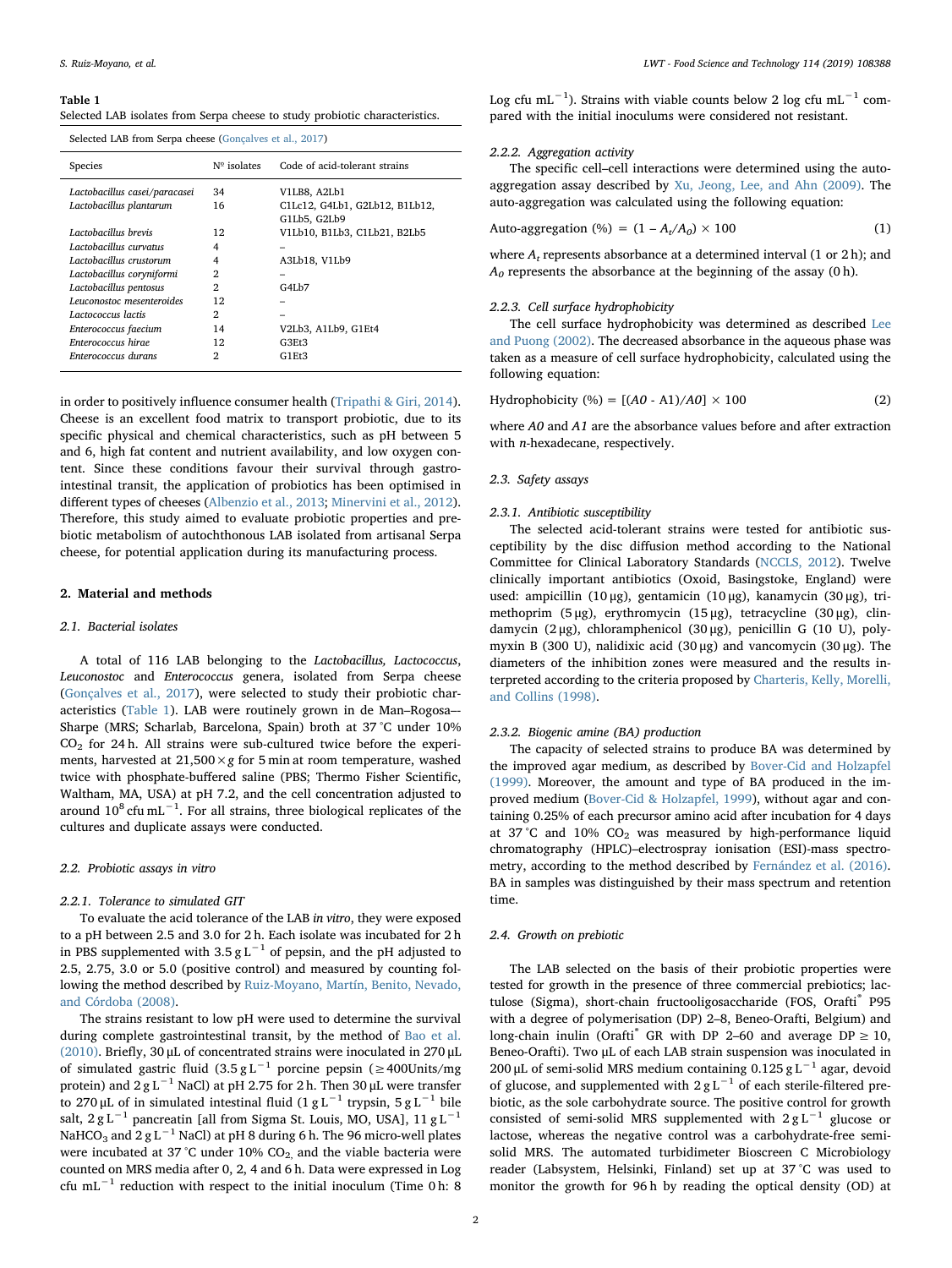600 nm at regular intervals without shaking. The ability of each strain to grow in the presence of different prebiotics was evaluated by comparing the OD at 600 nm of each carbohydrate with the value obtained on glucose.

#### 2.5. SCFA production

To determine the capacity to produce SCFA, selected LAB strains were grown on modified MRS (mMRS) broth at 37 °C under 10%  $CO<sub>2</sub>$ until stationary phase. The mMRS was formulated as commercial MRS devoid of glucose and sodium acetate and supplemented with 2 g  $L^{-1}$  of the carbohydrate source (glucose, lactose, lactulose, FOS or inulin). The supernatants of the cultures were obtained by centrifugation of the media at  $8000 \times g$  for 5 min before filtering through 0.22-µm filters (Thermo Fisher Scientific).

The concentration of lactic acid (D- and L-isomers) in the supernatant was quantified using the enzymatic kit K-DLATE (Megazyme, Bray, Ireland) according to the manufacturer's instructions.

To measure the amount of SCFA, 800 μL of supernatant was mixed with 100 μL of internal standard solution (2-ethyl butyric acid [Sigma] at 5 mM prepared in 12% formic acid) and 100 μL of meta-phosphoric acid solution (16 g  $\text{L}^{-1}$ ). SCFA were extracted with 500 µL of diethyl ether by vortexing for 1 min and centrifugation at  $17,000 \times g$ , 4 °C for 5 min. One microlitre of the upper phase was injected into a gas chromatograph (model 4890 Series II; Hewlett-Packard, Palo Alto, CA, USA) equipped with a split/split-less injector and a flame ionisation detector. SCFA were separated on a Carbowax™ fused silica capillary column (30 m × 0.25 mm id; 0.25 μm film thickness; (Ohio Valley, Marietta, OH, USA). The initial oven temperature was held at 80 °C for 2 min, and then increased to 200 °C at 20 °C min−<sup>1</sup> and retained for 12 min. The injector and detector were set at 250 °C. The carrier gas was nitrogen at 1.8 mL min<sup>-1</sup>. The individual SCFA were identified by comparison of their retention times with those of reference standard mixtures (acetic acid, propionic acid, butyric acid, isobutyric acid, valeric acid, isovaleric acid, hexanoic acid from Sigma Chemical Co., St Louis, MO, USA). SCFA concentrations were calculated by using the peak area ratio of the analyte to the internal standard (2-ethyl butyric acid), as detailed by [Brighenti \(1997\)](#page-6-18).

#### 2.6. Statistical analysis

Auto-aggregating and hydrophobicity data were analysed by oneway analysis of variance (ANOVA), and SCFA production by two-way ANOVA, respectively, using SPSS for Windows 21.0 (SPSS, Inc., Chicago, IL, USA). The means were separated by Tukey's honestly significant difference (HSD) test ( $p \le 0.05$ ).

#### 3. Results and discussion

#### 3.1. Tolerance to the GIT conditions

All LAB isolates tolerated pH 3.0. When the isolates were exposed to pH 2.5, none survived at the levels required. At an intermediate pH (2.75), 20 of the 116 strains exhibited satisfactory levels of viability after exposure for 2 h ([Table 2\)](#page-3-0). Previous authors have reported that the viability of LAB is dramatically affected at low pH, especially below pH 2.5 ([Zoumpopoulou et al., 2018\)](#page-6-19). The acid tolerance of LAB is strain specific and mediated via several mechanisms, in particular, F0F1-AT-Pase is an important element in the response and tolerance to low pH in Lactobacillus spp. [\(Corcoran, Stanton, Fitzgerald, & Ross, 2005](#page-6-20)). In this study, a pH value of 2.75 was found to be highly discriminating and although the pH of the stomach during a meal is normally above this value, this value was set in order to guarantee the viability of the potential probiotic strains.

The acid-tolerant strains were subjected to in vitro digestion. Most of the selected strains showed good survival to complete GIT transit

([Table 2\)](#page-3-0). However, two of the twenty strains, Lb. casei/paracasei strains V1Lb8 and A2Lb1, decreased their viability dramatically when they were exposed to simulated gastric fluid at pH 2.75 for 90 min, followed by 120 min in simulated intestinal fluid. These results are consistent with those previously recovered from other probiotic in vitro testing where most of the strains were more resistant to bile salts than low pH ([Han, Kong, Chen, Sun, & Zhang, 2017;](#page-6-21) [Ruiz-Moyano et al., 2008](#page-6-10); [Zoumpopoulou et al., 2018\)](#page-6-19).

## 3.2. Capacity to colonise the intestine

The percentage of auto-aggregation after incubation for 1 and 2 h are presented in [Fig. 1](#page-4-0)A. In general, the values varied between 1.43 and 9.14% at 1 h, and 2.70–17.14% at 2 h, respectively. All strains increased the auto-aggregation percentages with the incubation time, in congruence with other researchers [\(García-Cayuela et al., 2014;](#page-6-22) [Han](#page-6-21) [et al., 2017](#page-6-21)). Among strains, significant differences were observed  $(p \le 0.05)$ . At 2 h, seven of the twenty strains, Lb. brevis C1Lb21 and B2Lb5, Lb. crustorum A3Lb18, E. faecium V2Lb3, A1Lb9 and G1Et4, and E. durans G1Et3, exhibited better auto-aggregation, with values over 12%, corresponding to a noteworthy capacity based upon previous studies in LAB [\(García-Cayuela et al., 2014](#page-6-22); [Han et al., 2017](#page-6-21)).

There was high variability in the hydrophobicity capacity, which ranged from 5.42 to 76.50% ([Fig. 1B](#page-4-0)). Lb. brevis C1Lb21 exhibited the highest hydrophobicity (76.50%). The results obtained for both cell surface properties did not always show the same trend in each strain, as already noted by [García-Cayuela et al. \(2014\)](#page-6-22). Adhesion is a very complex mechanism influenced by multiple factors. Auto-aggregation capacity is afforded by complex physical and chemical interactions, as well as being influenced by environmental conditions [\(Collado,](#page-6-23) [Meriluoto, & Salminen, 2008](#page-6-23); [García-Cayuela et al., 2014](#page-6-22); [Goh &](#page-6-24) [Klaenhammer, 2010\)](#page-6-24).

## 3.3. Safety aspects

## 3.3.1. Antibiotic susceptibility

Nowadays, antibiotic resistance is considered a serious concern in medicine. According to the European Food Safety Authority (EFSA), intrinsic resistance in bacteria present a minimal risk for horizontal spread whereas acquired resistance is considered a high risk ([EFSA,](#page-6-25) [2012\)](#page-6-25). The antibiotic susceptibility of selected LAB strains against 12 common antibiotics is shown in Table S1. All lactobacilli strains were found susceptible or moderately susceptible to penicillin G, chloramphenicol, erythromycin, tetracycline, ampicillin, gentamycin and clindamycin. In addition, it was found resistance of 11 lactobacilli strains to kanamycin, all Lb. brevis and Lb. casei/paracasei strains to polymyxin B, and three strains, Lb. brevis B1Lb2, Lb. casei/paracasei V1lb8 and A2Lb1, to trimethoprim. In general, although there may be differences between species and strains, most Lactobacillus spp. are considered to be naturally resistant to vancomycin, nalidixic acid, kanamycin, polymyxin B and trimethoprim. In this context, the observed patterns of antibiotic susceptibility agree with the results obtained in the literature for these lactobacilli species, and they can be used in fermented food ([Abriouel et al., 2015\)](#page-6-26). The resistance profiles of enterococci from food or clinical isolates vary widely, containing many acquired traits. Enterococci are naturally resistant to cephalosporins, low level aminoglycosides (kanamycin and gentamycin), polymixins, lincomycin, clindamycin and often quinolones (nalidixic acid) ([Sharma,](#page-6-27) [Tomar, Goswami, Sangwan, & Singh, 2014](#page-6-27)). The major concern was the detection of acquired resistance to trimethoprim in three enterococci strains, G3Et3, A1Lb9 and V2Lb3, and especially to relevant clinical antibiotics, such as tetracycline (in two strains, A1Lb9 and G3Et3) and vancomycin (in G1Et4). Consequently, these enterococci strains were not selected.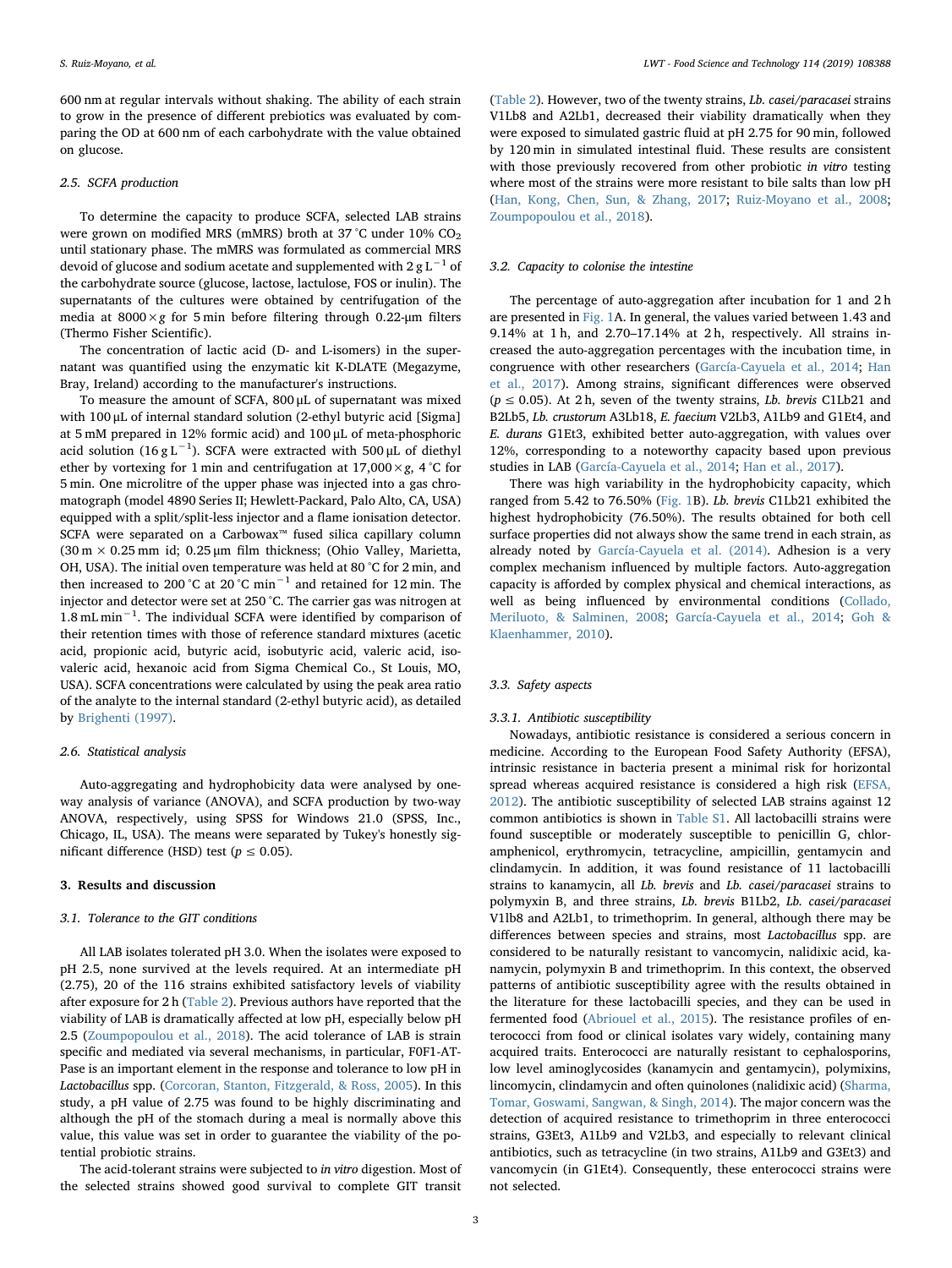#### <span id="page-3-0"></span>Table 2

Tolerance of bacterial strains to low pH, and complete gastrointestinal transit. Data are expressed in Log cfu mL<sup>-1</sup> reduction with respect to the initial inoculum (Time 0 h: 8 Log cfu mL<sup>-1</sup>).

| LAB strains         |        | pH tolerance (2.75) |             |                              |              | Tolerance to gastointestinal transit |    |     |  |
|---------------------|--------|---------------------|-------------|------------------------------|--------------|--------------------------------------|----|-----|--|
|                     |        |                     |             | Gastric juice (pH2.75) 1.5 h |              | Intestinal juice                     |    |     |  |
|                     |        | 1 <sub>h</sub>      | 1.5h        | 2 <sub>h</sub>               |              | 2 <sub>h</sub>                       | 4h | 6 h |  |
| Lb. plantarum       | C1Lc12 | $\mathbf{0}$        | $\mathbf 0$ | $\Omega$                     | $\mathbf{0}$ |                                      |    |     |  |
|                     | G4Lb1  |                     |             |                              |              |                                      |    |     |  |
|                     | G2Lb12 | $\Omega$            |             |                              |              |                                      |    |     |  |
|                     | B1Lb2  |                     |             |                              |              |                                      |    |     |  |
|                     | G1Lb5  |                     |             |                              |              |                                      |    |     |  |
|                     | G2Lb9  |                     |             |                              |              |                                      |    |     |  |
| Lb. brevis          | V1Lb10 |                     |             |                              |              |                                      |    |     |  |
|                     | B1Lb3  |                     |             |                              |              |                                      |    |     |  |
|                     | C1Lb21 |                     |             |                              |              |                                      |    |     |  |
|                     | B2Lb5  |                     |             |                              |              |                                      |    |     |  |
| Lb. casei/paracasei | V1Lb8  |                     |             |                              |              |                                      |    |     |  |
|                     | A2Lb1  |                     |             |                              |              |                                      |    |     |  |
| Lb. crustorum       | A3Lb18 |                     |             |                              |              |                                      |    |     |  |
|                     | V1Lb9  |                     |             |                              |              |                                      |    |     |  |
| Lb. pentosus        | G4Lb7  |                     |             |                              |              |                                      |    |     |  |
| E. faecium          | V2Lb3  |                     |             |                              |              |                                      |    |     |  |
|                     | A1Lb9  |                     |             |                              |              |                                      |    |     |  |
|                     | G1Et4  |                     |             |                              |              |                                      |    |     |  |
| E. durans           | G1Et3  |                     |             |                              |              |                                      |    |     |  |
| E. hirae            | G3Et3  | $\Omega$            | 0           |                              | $\Omega$     | 0                                    |    | 0   |  |

#### 3.3.2. BA production

The ability of the LAB strains to produce BA in vitro is presented in Table S2. Of the 20 strains, three Lactobacillus spp. (Lb. brevis B1Lb3 and B2Lb5, and Lb. crustorum V1Lb9) and the five Enterococcus spp. strains were positive on the decarboxylase medium. The HPLC-MS analysis confirmed that all positive strains produced levels ranged from 523.61 to 4167.67 mg L<sup>-1</sup> of tyramine and tryptamine between 1.58 and 14.46 mg L<sup>-1</sup>. Production of BA by potential probiotics strains is not a desirable property due to its toxic effect on consumer health ([Gardini,](#page-6-28) [Özogul, Suzzi, Tabanelli, & Özogul, 2016\)](#page-6-28). So, the eight positive BA amine strains were not suitable as probiotic candidate.

#### 3.4. Prebiotic growth and SCFA production

The capacity of the 12 pre-selected LAB to grow in vitro on three commercial prebiotics and positive substrate controls (glucose and lactose) is showed in Fig. S1.

In general, all LAB strains reached a maximum OD 600 nm values in lactulose comparable to the positive controls, although Lb. brevis C1Lb21 and V1Lb10 presented a slower growth rate and a longer lag phase. In the FOS or inulin, the growth was lower and more variable between strains than in lactulose. Interestingly, Lb. casei/paracasei V1Lb8 showed relevant growth on FOS and inulin while intermediate growth was observed in the remaining strains, except for Lb. brevis strains Lb. plantarum B2Lb1 and Lb. crustorum A3Lb18, which showed low ability to use these prebiotics (Fig. S1). Contrary to the expected, LAB growth was, generally, greater with inulin than FOS, despite the higher DP of inulin. We suppose that this result might be influenced by the relatively higher purity of FOS (Orafti® P95). The capacity to ferment lactulose is widespread between lactobacilli species, and β-galactosidase activity has been related to lactulose hydrolysis and metabolisation [\(Mao et al., 2014](#page-6-29); [Sharma & Kanwar, 2018\)](#page-6-30). However, FOS utilisation is generally more specific. Our results suggest that lactulose is a suitable prebiotic to support lactobacilli growth. In addition, this prebiotic has demonstrated to be selective to avoid pathogenic bacterial growth ([Sharma & Kanwar, 2018](#page-6-30)), improve the response of probiotics to acid and bile stresses ([Adebola, Corcoran, & Morgan, 2014\)](#page-6-31) and exert a positive effect in the treatment of intestinal disorders [\(Gibson,](#page-6-32) [Probert, Van Loo, Rastall, & Roberfroid, 2004;](#page-6-32) [Vilela, Torres, Ferrari,](#page-6-33)

## [Lima, & Cunha, 2008\)](#page-6-33).

[Table 3](#page-4-1) shows lactic acid and SCFA production by carbon source obtained from the mean values of the 12 selected strains. Overall, lactic acid was the principal metabolite detected ranged from 15.086 mM in FOS to 120.697 mM in lactose. The acetic acid ranged from 6.500 mM in FOS to15.471 in lactulose. Small amounts of butyric, isobutyric, propionic and isovaleric acids were detected. The limited capacity of most of the LAB strains to ferment FOS and inulin was evidenced by the low lactic acid and SCFA production. Interestingly, lactulose statistically increased the production of SCFA and induced a noteworthy level of lactic acid, plus a lower ratio of p-lactic acid, which has been associated with potential health problems. SCFA display distinct positive physiological effects on the host. Butyric acid has been the most widely studied for its anti-carcinogenic and anti-inflammatory effects, although acetic acid and propionic acid also exhibit health-promoting actions [\(Russell, Hoyles, Flint, & Dumas, 2013\)](#page-6-34).

Regarding the strain capacity, [Fig. 2](#page-5-0) shows the mean values and statistical differences between the organic acids produced by the preselected LAB strains in lactulose and carbohydrate source controls. Significant differences ( $p \le 0.05$ ) were found between strains in the amount of SCFA produced in lactulose. For all tested strains, acetic acid was the second major metabolite, with approximately 10-fold less concentration than lactic acid, except for Lb. pentosus G4Lb7 that produced a similar amount of both metabolites. For the remaining compounds detected, the concentrations were approximately similar to each other, with values around 0.10 mM. Besides acetic acid, Lb. pentosus G4Lb7 also produced significantly higher ( $p \le 0.05$ ) amounts of butyric, isobutyric, propionic and isovaleric acids while similar patterns were found among the other strains. Among them, Lb. casei/paracasei A2Lb1 stood out due to its high production of propionic acid comparable to Lb. pentosus G4Lb7, and slightly higher than average amount of the other SCFA, although this strain was not resistant to GIT transit ([Table 2](#page-3-0)).

With respect to lactic acid production in lactose and glucose, Lb. plantarum G2Lb9 produced the highest amounts ( $p \le 0.05$ ), with values around 175 mM, followed by a second group of strains composed of Lb. plantarum G1Lb5, C1Lc12 and G4Lb7, Lb. casei/paracasei V1Lb8 and Lb. pentosus G4Lb7, with values ranging from 130 to 155 mM. Lactic acid production from lactose fermentation by cheese microbiota has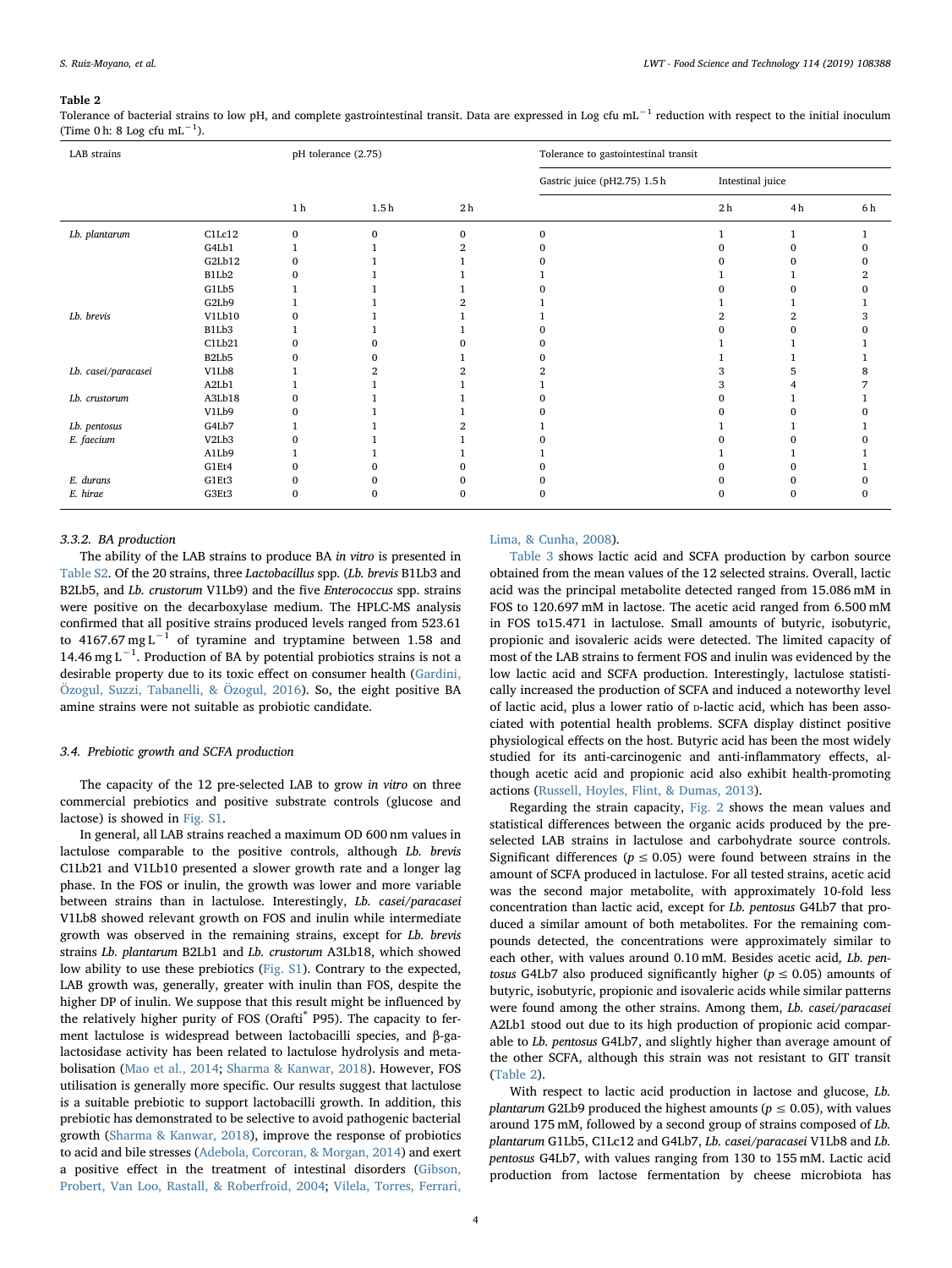<span id="page-4-0"></span>

Fig. 1. (A) Auto-aggregation percentages of LAB strains after 1 h (grey bars) and 2 h (white bars) and (B) hydrophobicity capacity against hexadecane. SSB: statistical significance bar using Tukey's HSD test ( $p \le 0.05$ ).

## <span id="page-4-1"></span>Table 3

| Amount of lactic acid and short-chain fatty acids (SCFA) by carbohydrate source. Each data is the average values obtained from the 12 selected strains |  |
|--------------------------------------------------------------------------------------------------------------------------------------------------------|--|
|--------------------------------------------------------------------------------------------------------------------------------------------------------|--|

| Carbon source |                | Organic acids (mM)  |                       |                      |                    |                      |                      |                      |                      |
|---------------|----------------|---------------------|-----------------------|----------------------|--------------------|----------------------|----------------------|----------------------|----------------------|
|               |                | Lactic acid         | L-lactic acid         | D-lactic             | acetic             | Propionic            | butyric              | Isobutyric           | Isovaleric           |
| Lactose       | Mean           | $120.697^{a*}$      | 63.596 <sup>b</sup>   | $57.100^a$           | 7.098 <sup>b</sup> | 0.057 <sup>b</sup>   | 0.0788 <sup>b</sup>  | 0.051 <sup>b</sup>   | 0.037 <sup>b</sup>   |
|               | Std. Deviation | 29.517              | 21.410                | 34.518               | 3.990              | 0.010                | 0.007                | 0.014                | 0.008                |
| Glucose       | Mean           | $116.335^b$         | $72.204^a$            | 44.130 <sup>b</sup>  | 6.503 <sup>b</sup> | $0.053^{\rm b}$      | 0.079 <sup>b</sup>   | 0.047 <sup>b</sup>   | 0.038 <sup>b</sup>   |
|               | Std. Deviation | 32.863              | 26.865                | 27.845               | 3.647              | 0.011                | 0.012                | 0.007                | 0.006                |
| Lactulose     | Mean           | $92.016^{\circ}$    | $62.866^{\rm b}$      | 29.149 <sup>c</sup>  | $15.471^a$         | $0.130^{a}$          | $0.113^{a}$          | $0.080^{a}$          | $0.055^{\rm a}$      |
|               | Std. Deviation | 31.265              | 28.650                | 20.246               | 4.699              | 0.078                | 0.045                | 0.051                | 0.021                |
| Inulin        | Mean           | 21.590 <sup>d</sup> | $15.192$ <sup>c</sup> | $6.398$ <sup>d</sup> | 6.708 <sup>b</sup> | 0.049 <sup>c</sup>   | $0.060$ <sup>c</sup> | $0.038$ <sup>c</sup> | 0.030 <sup>c</sup>   |
|               | Std. Deviation | 30.778              | 28.255                | 6.770                | 5.322              | 0.048                | 0.044                | 0.038                | 0.022                |
| <b>FOS</b>    | Mean           | $15.086^{\circ}$    | 12.999c               | 2.086 <sup>e</sup>   | 6.500 <sup>b</sup> | $0.041$ <sup>c</sup> | $0.058$ <sup>c</sup> | 0.036 <sup>c</sup>   | $0.027$ <sup>c</sup> |
|               | Std. Deviation | 32.633              | 32.187                | 1.843                | 5.551              | 0.030                | 0.042                | 0.037                | 0.020                |
| $P \leq 0.05$ |                | 0.00                | 0.00                  | 0.00                 | 0.00               | 0.00                 | 0.00                 | 0.00                 | 0.00                 |
| Tukey HSD IC  |                | ± 4.174             | ± 3.158               | ± 2.630              | ± 1.299            | ± 0.009              | ± 0.006              | ± 0.007              | ± 0.005              |

 $*$  a,b,c,d,e For a given organic acid, values (column) with different superscript letters are significantly different ( $p \le 0.05$ ).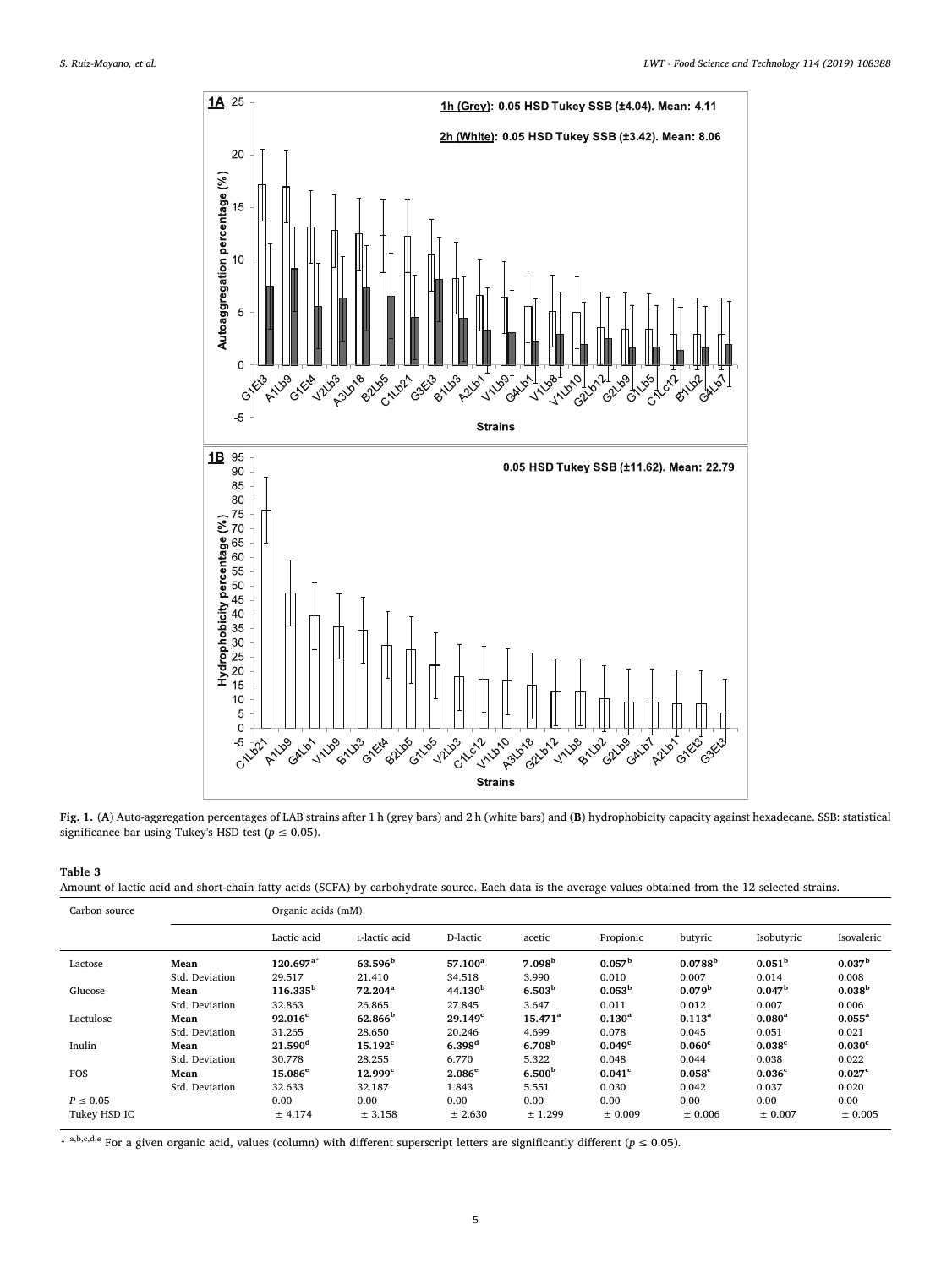<span id="page-5-0"></span>

Fig. 2. Quantification of lactic acid and short-chain fatty acids by selected LAB in glucose (Gluc), lactose (Lac) and lactulose (Lactu). (A) Lactic acid, (B) acetic acid, (C) propionic acid, (D) butyric acid, (E) isobutyric acid and (F) isovaleric acid. SSB: statistical significance bar using Tukey's HSD test ( $p \le 0.05$ ).

technological applications during cheese ripening, to drop the pH and provide an acidic environment, which, in turn, ensures food safety and favours the coagulation process ([McSweeney, 2004\)](#page-6-35). In lactulose, Lb. plantarum G1Lb5 produced the greatest amounts of lactic acid  $(p \le 0.05)$ , reaching levels of 153 mM, without statistical difference from glucose and lactose. The other strains, except for the two Lb. casei/ paracasei, exhibited an evident decrease in the production of this metabolite. Lactulose is not consumed in the upper part of the intestine and can stimulate the growth of probiotics in the colon and lactic acid production. Although, in general, LAB produced low amounts of the most interesting SCFA for human health, it must be considered that a potential probiotic will be a member of the intestinal microbiota where it may establish possible cross-feeding interactions with lactate-consuming butyrate-producing colon bacteria ([Moens, Verce, & De Vuyst,](#page-6-36) [2017\)](#page-6-36). Thus, to select a potential probiotic, aside from SCFA production capacity in assay conditions, it is also relevant to consider their ability to produce lactic acid from non-digestible oligosaccharides, as this may contribute to increasing the daily SCFA amount in the colon environment, by the activity of the intestinal microbiota.

In conclusion, considering their tolerance to gastrointestinal transit,

capacity to colonise the intestine, safety properties and prebiotics metabolism, Lb. brevis C1Lb21, Lb. plantarum G1Lb5 and Lb. pentosus G4Lb7 are promising candidates for their use in a new functional cheese. The development of a symbiotic commercial cheese with lactulose prebiotic to support LAB growth and induce SCFA production could positively impact on human health.

## Acknowledgements

Funding: This work was supported by the University of Extremadura (223/18); Junta Extremadura Government (ref. GR18165; IB16038); Portuguese Ministry of Agriculture and Rural Development, and European Agricultural Fund for Rural Development (EAFRD) (ref: PDR2020-101-031017; Serpaflora-Valorization of the native flora of Serpa Cheese). A.V. Merchán is funded by pre-doctoral grant from the Regional Government of Extremadura (PD16026). A.I. Galván is funded by pre-doctotal grant from Ministry of Science, Innovation and Universities (RTA2017-00032-CO2-01).